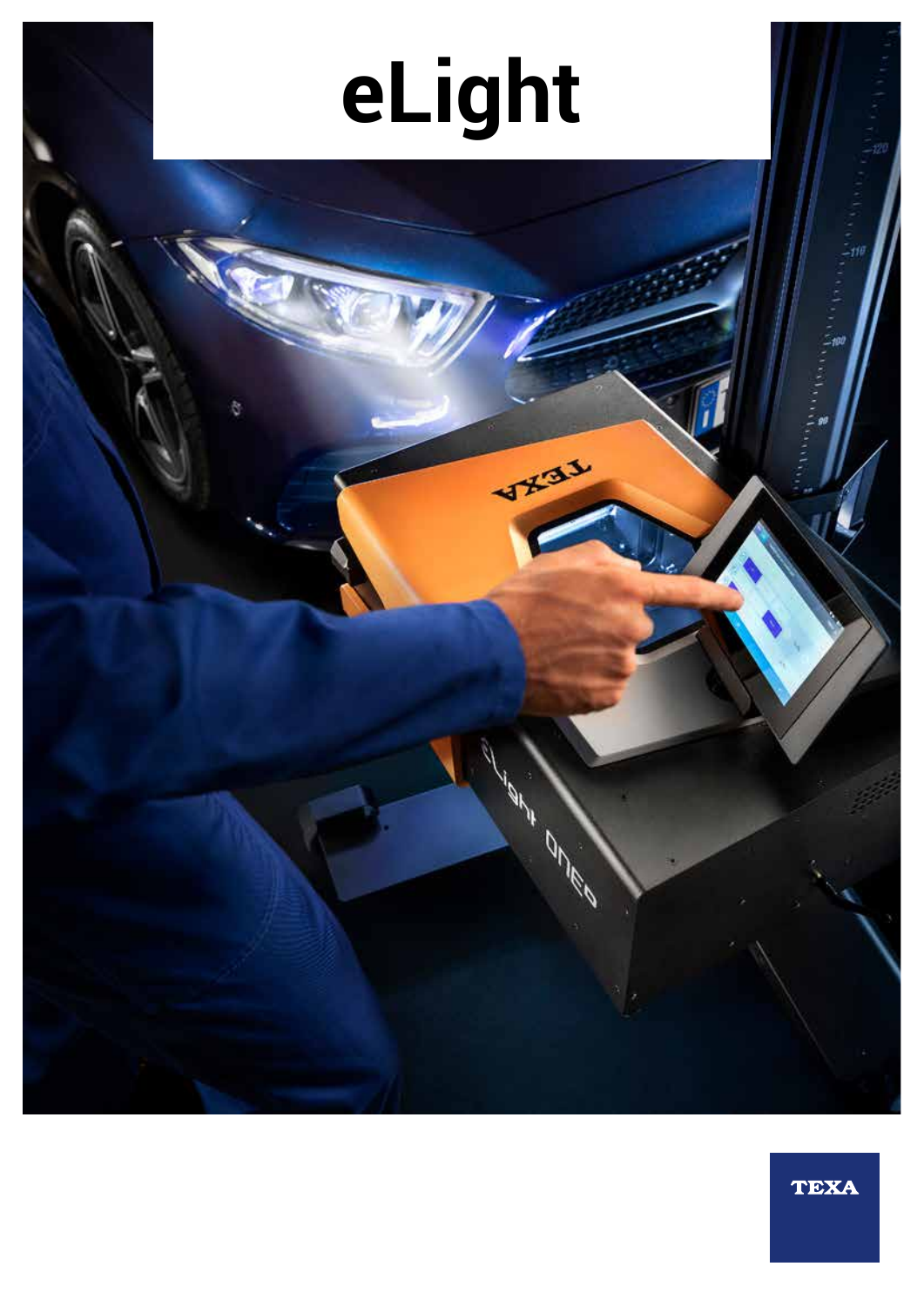

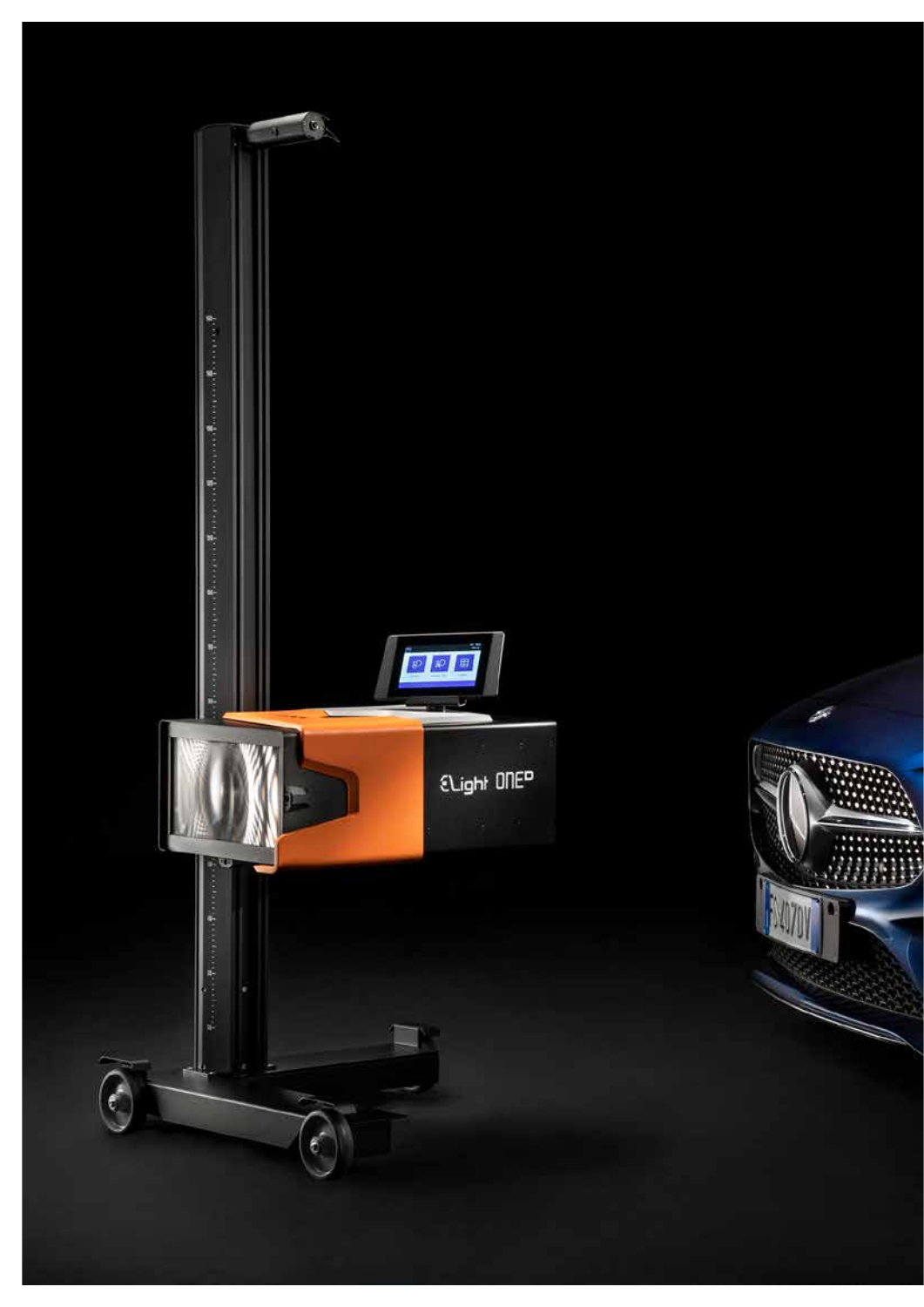

# **TEXA eLight:**  anticipating change

For many years, vehicle headlights were relatively standard components. Recently, however, they have undergone rapid technological change and seen the introduction of halogen bulbs, xenon projectors and LED units. Laser technology is just around the corner. In their quest to improve safety, vehicle manufacturers are also focusing on the concept of **"Intelligent Lighting"**, as represented by **AFS** (Adaptive Front Lighting System) and GFHB (Glare Free High Beam). On top of this, **headlights are now frequently connected to** other electronic systems, including **radar**, **camera** and **steering**. Garages and PTI centres therefore need a modern headlight alignment system capable of working with the sophisticated technology that will soon appear.

**eLight** is the most **advanced headlight** alignment system on the market today, and the first **with integrated electronic diagnostics**.

eLight's digital electronics use a built-in camera, a system of algorithms and integrated autodiagnostics to identify the type of headlight and to guarantee maximum precision of alignment. eLight can even produce a detailed report, based on digital analysis, for attachment to the garage worksheet, and is already fully compatible with the legislation governing PTI centres due to be introduced in 2021.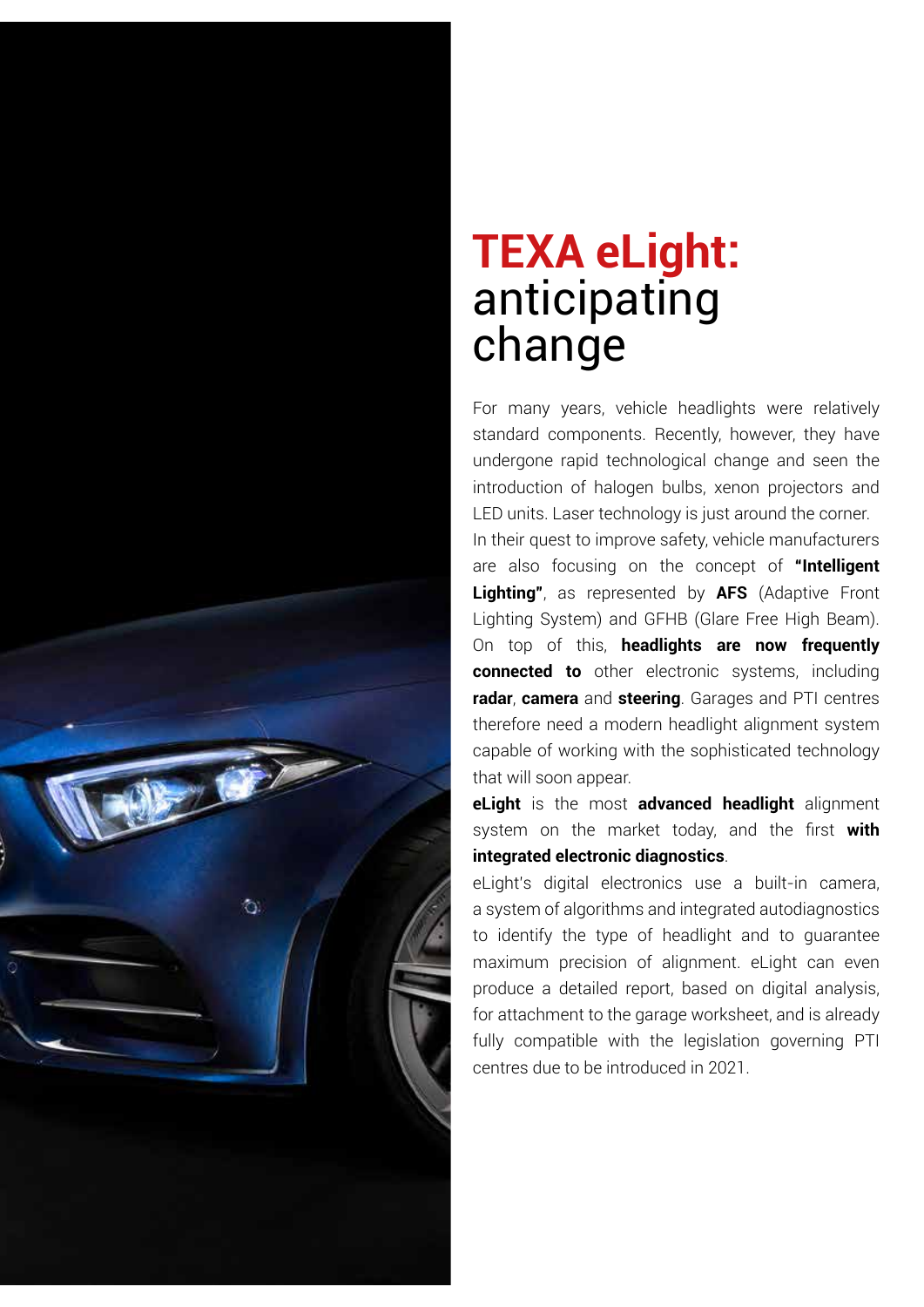## **Two versions,**  the same excellence

TEXA eLight comes in **two versions**, **ONE** and **ONED**. The differences between them concern the level of integration of the diagnostics, and are explained in the following pages. Both versions feature a **casing made from aluminium**, a material that combines the characteristics of precision machinability, strength and light weight essential to garage operations. They both also incorporate a powerful **lithium battery** that guarantees enough autonomy for the most intensive day's work. eLight has been carefully designed for superb ergonomics and to make all kinds of headlight alignment procedure quick and easy. The generous Fresnel lens (340x200 mm) is big enough to cater for the trend towards larger and more irregularly shaped headlights, as seen on the latest models.

**Integrated diagnostics**, capable of identifying the type of headlight and calling up the relevant selective activation procedures, allow you to **save up to 50% in the time** needed to complete alignment procedures compared to conventional alignment systems. Where applicable, the integrated diagnostics also help by switching control units to "setting" mode.

E-LIGHT comes with a **CMOS camera** and laser visor for maximum photometric precision according to the strictest specifications of vehicle manufacturers who can demand, for example, reading accuracy of +/- 0.1% in vertically and +/- 0.2% horizontally.

The system **can also be mounted on rails**, which are available as an accessory. eLight is made in Italy to TEXA's acclaimed standards of strength and quality.

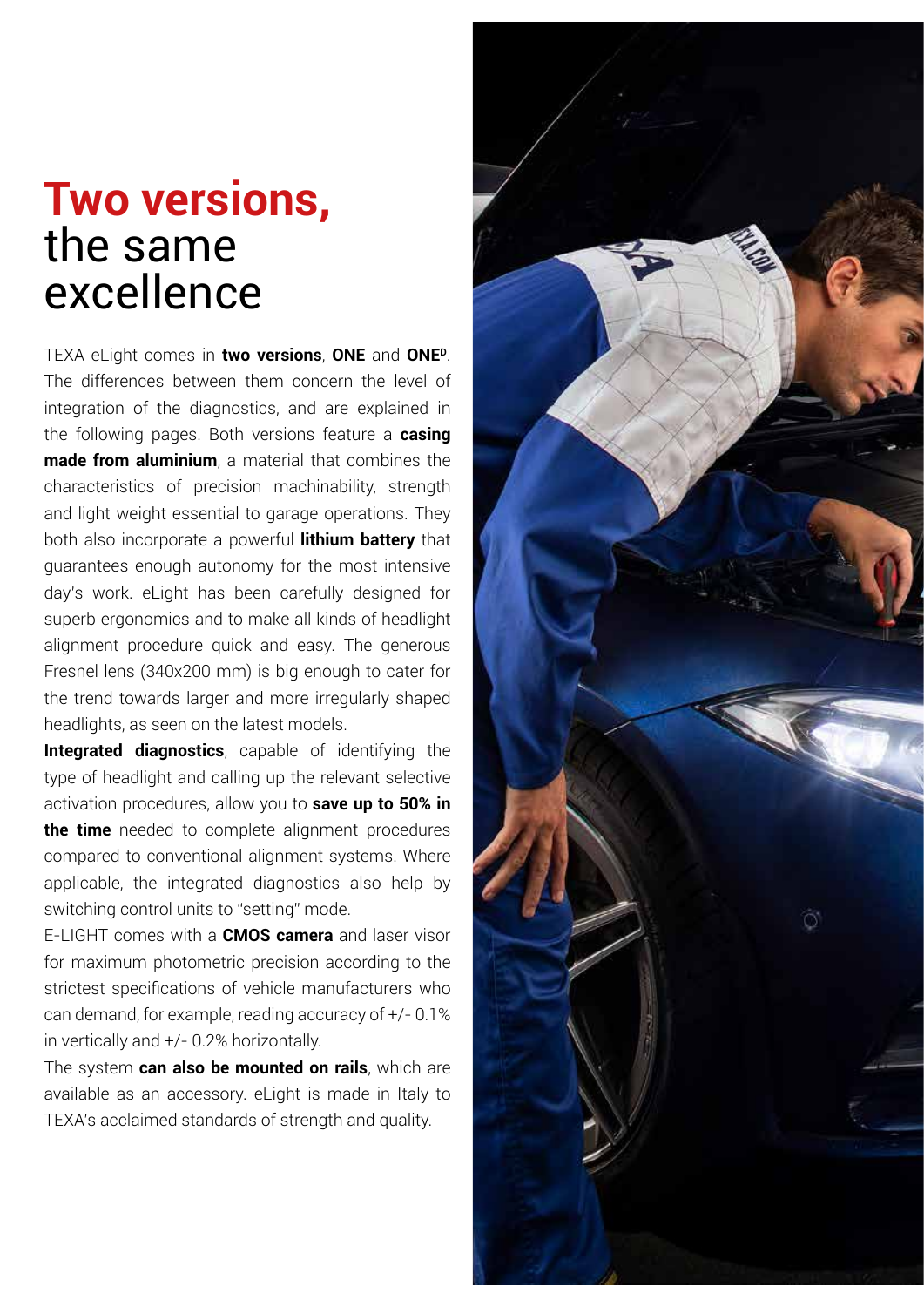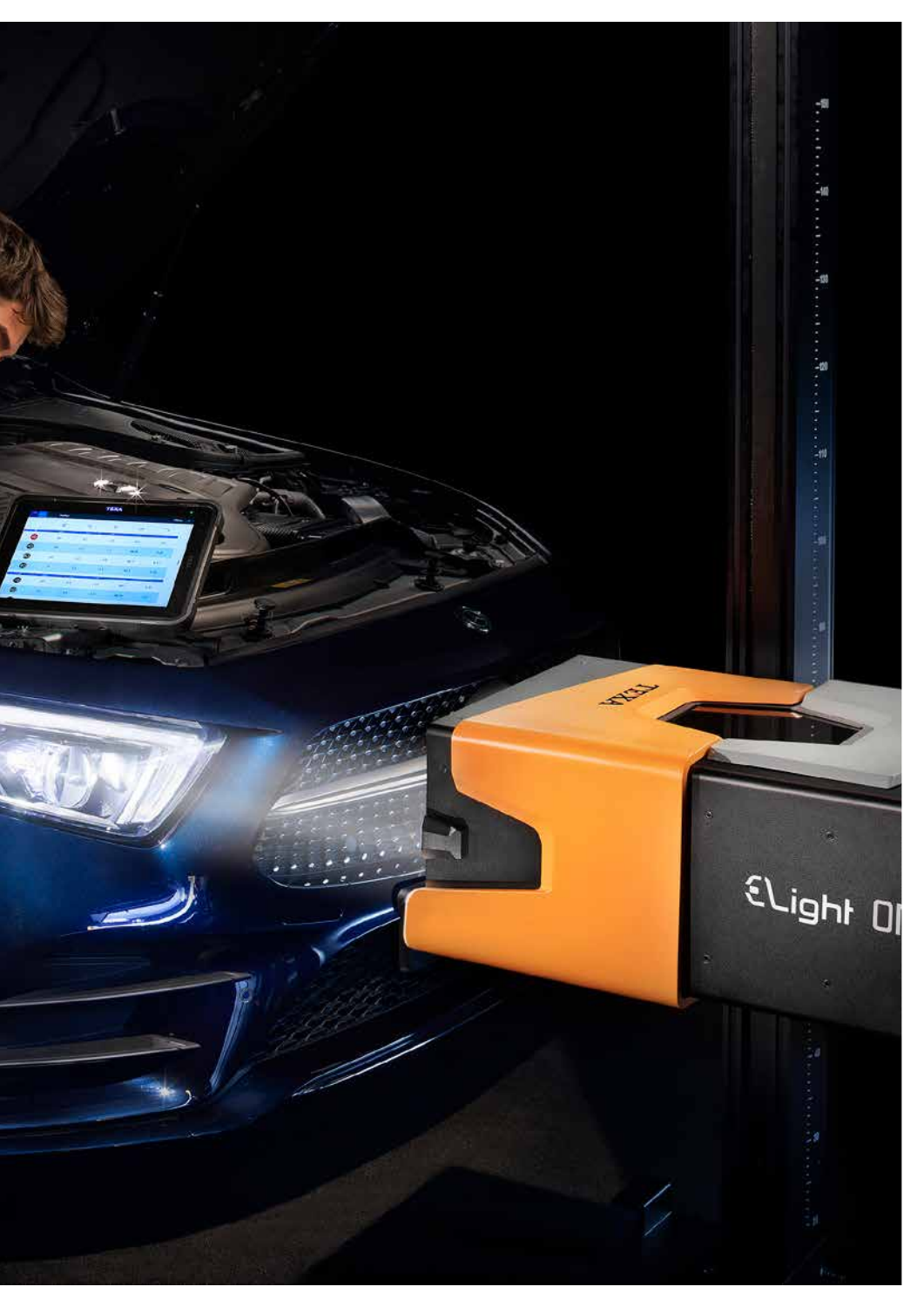## **An important extra:**  autodiagnostics

Version **ONE** of eLight is designed to work with the AXONE NEMO 2 or AXONE NEMO MINI diagnostic tool and a TEXA Navigator interface, and adds headlight alignment functionality for garages who already own these tools. You can use IDC5 software to extend the potential of your eLight and to dialogue with the control units of all the electronic systems connected to the headlights in order to identify errors, read parameters and change settings as necessary. In practice, eLight's integrated autodiagnostic functionalities are added to those of your existing TEXA diagnostic tool.

Version **ONED** differs in having its own **display** based on a bright **7 inch swivelling TFT touch screen**. This version can therefore serve as a stand alone tool, using its own built-in diagnostics.

To extend functionality even further, however, ONE<sup>D</sup> can also be connected to an existing TEXA diagnostic tool for use as part of an integrated system.

## **Technical specifications**

|                                                                            | Dimensions $770 \times 730 \times 1850$ mm                                                            |
|----------------------------------------------------------------------------|-------------------------------------------------------------------------------------------------------|
| Weight $52$ Kg                                                             |                                                                                                       |
|                                                                            | <b>Positioning and alignment</b> On wheels or on track (optional).<br>Manual alignment through lasers |
| Floor level compensation system $3$ -axis accelerometer; $\pm 1.8^{\circ}$ |                                                                                                       |
|                                                                            | Display* 7" TFT LED LCD 800 x 480                                                                     |
|                                                                            | Printer (Optional) Thermal printer; 58 mm; 203 Dpi                                                    |
|                                                                            | Measurable light sources Halogen, Xenon, Led, Laser                                                   |
| (Reading and diagnosis) ILS, DLA, Matrix                                   | Type of measurement Low beams, High beams, Fog lights,                                                |
|                                                                            | <b>Camera</b> 5 Mpixel                                                                                |
|                                                                            | <b>Power supply</b> 100-220V AC 50/60Hz 700 mA                                                        |

**Alignment device**

**Battery operating time** 15 hours **Consumption** 0.5 Ah

> Type Laser Class II Wavelength 635 nm Power  $< 5.0$  mW

## **Tilt angle**

Measuring range  $\pm$  6% vertical;  $\pm$  10% horizontal Accuracy  $\pm$  0.1% vertical;  $\pm$  0.2% horizontal

## **Luminous intensity**

Measuring range 150,000 cd - 240 Lux/25 m Accuracy  $\pm$  5%

**Connectivity** LAN, Wi-Fi, RS232, Bluetooth

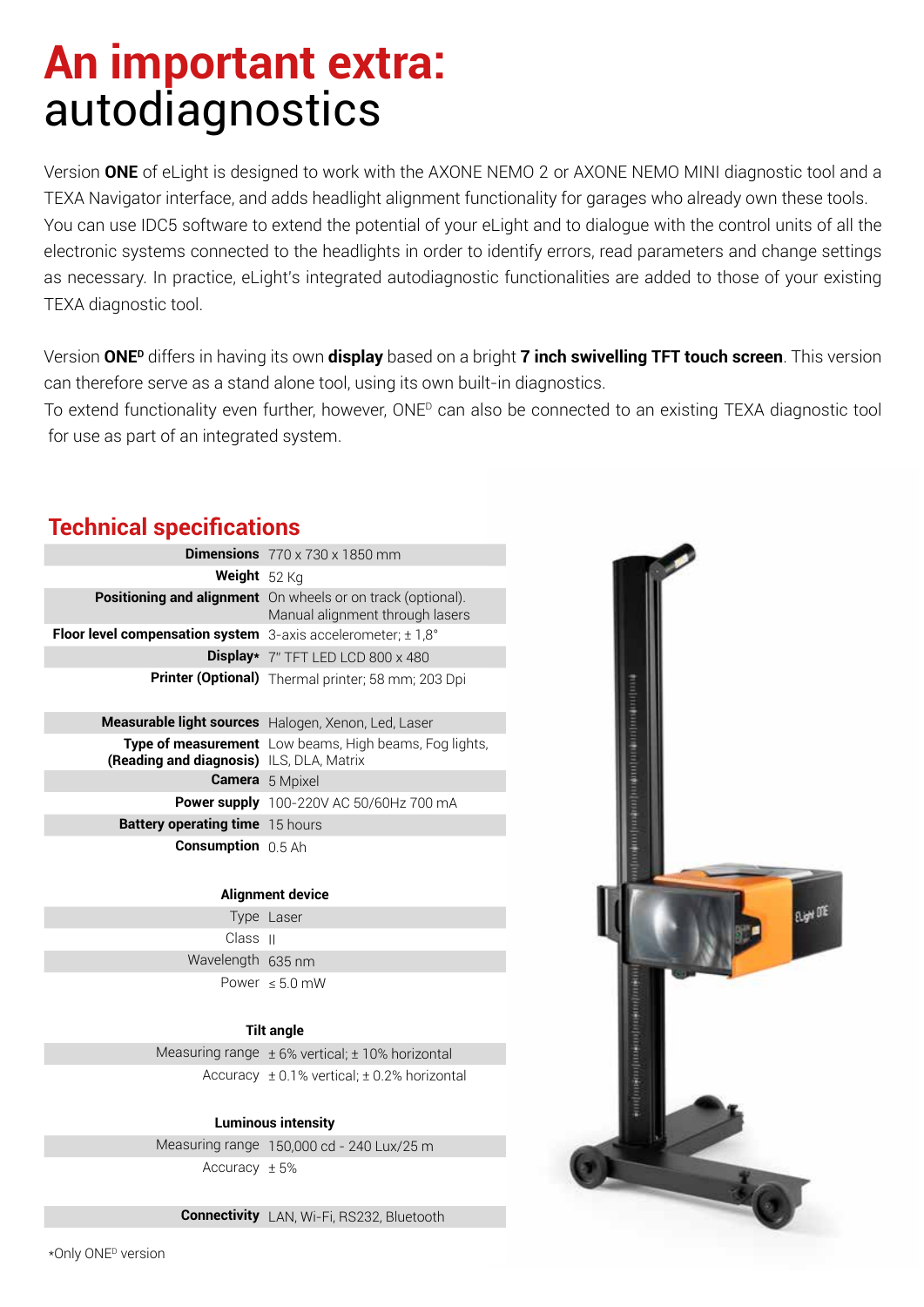